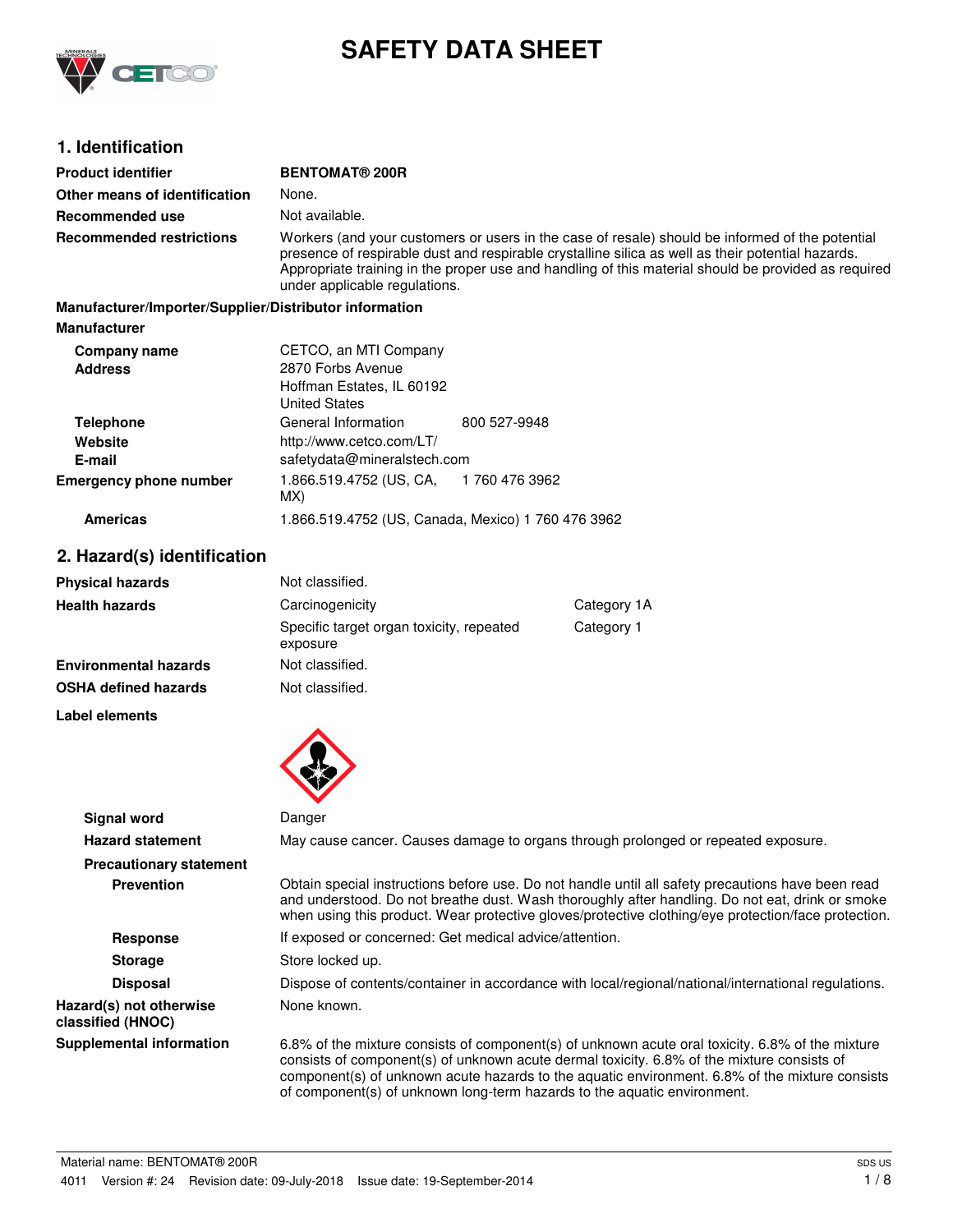# **3. Composition/information on ingredients**

**Mixtures**

| <b>Chemical name</b>                                                         | Common name and synonyms                                                                                                                                                                                                                                                                                                                                                                                                                                                                                                                                                                                    | <b>CAS number</b> | $\%$       |
|------------------------------------------------------------------------------|-------------------------------------------------------------------------------------------------------------------------------------------------------------------------------------------------------------------------------------------------------------------------------------------------------------------------------------------------------------------------------------------------------------------------------------------------------------------------------------------------------------------------------------------------------------------------------------------------------------|-------------------|------------|
| QUARTZ (SIO2)                                                                |                                                                                                                                                                                                                                                                                                                                                                                                                                                                                                                                                                                                             | 14808-60-7        | $5 - 10$   |
| <b>CRISTOBALITE</b>                                                          |                                                                                                                                                                                                                                                                                                                                                                                                                                                                                                                                                                                                             | 14464-46-1        | $1 - < 3$  |
| Other components below reportable levels                                     |                                                                                                                                                                                                                                                                                                                                                                                                                                                                                                                                                                                                             |                   | $90 - 100$ |
|                                                                              | *Designates that a specific chemical identity and/or percentage of composition has been withheld as a trade secret.                                                                                                                                                                                                                                                                                                                                                                                                                                                                                         |                   |            |
| <b>Composition comments</b>                                                  | Occupational Exposure Limits for constituents are listed in Section 8. This product contains<br>naturally occurring crystalline silica (not listed in Annex I of Directive 67/548/EEC) in quantities less<br>than $6\%$ .                                                                                                                                                                                                                                                                                                                                                                                   |                   |            |
| 4. First-aid measures                                                        |                                                                                                                                                                                                                                                                                                                                                                                                                                                                                                                                                                                                             |                   |            |
| <b>Inhalation</b>                                                            | If symptoms are experienced, remove source of contamination or move victim to fresh air. Call a<br>physician if symptoms develop or persist.                                                                                                                                                                                                                                                                                                                                                                                                                                                                |                   |            |
| <b>Skin contact</b>                                                          | Wash off with soap and water. Get medical attention if irritation develops and persists.                                                                                                                                                                                                                                                                                                                                                                                                                                                                                                                    |                   |            |
| Eye contact                                                                  | Flush eyes immediately with large amounts of water.                                                                                                                                                                                                                                                                                                                                                                                                                                                                                                                                                         |                   |            |
| Ingestion                                                                    | Rinse mouth. Get medical attention if symptoms occur.                                                                                                                                                                                                                                                                                                                                                                                                                                                                                                                                                       |                   |            |
| <b>Most important</b><br>symptoms/effects, acute and<br>delayed              | Prolonged exposure may cause chronic effects.                                                                                                                                                                                                                                                                                                                                                                                                                                                                                                                                                               |                   |            |
| Indication of immediate<br>medical attention and special<br>treatment needed | Provide general supportive measures and treat symptomatically. Keep victim under observation.<br>Symptoms may be delayed.                                                                                                                                                                                                                                                                                                                                                                                                                                                                                   |                   |            |
| <b>General information</b>                                                   | IF exposed or concerned: Get medical advice/attention. If you feel unwell, seek medical advice<br>(show the label where possible).                                                                                                                                                                                                                                                                                                                                                                                                                                                                          |                   |            |
| 5. Fire-fighting measures                                                    |                                                                                                                                                                                                                                                                                                                                                                                                                                                                                                                                                                                                             |                   |            |
| Suitable extinguishing media                                                 | Dry chemical, CO2, water spray or regular foam. Use any media suitable for the surrounding fires.                                                                                                                                                                                                                                                                                                                                                                                                                                                                                                           |                   |            |
| <b>Unsuitable extinguishing</b><br>media                                     | None known.                                                                                                                                                                                                                                                                                                                                                                                                                                                                                                                                                                                                 |                   |            |
| Specific hazards arising from<br>the chemical                                | During fire, gases hazardous to health may be formed.                                                                                                                                                                                                                                                                                                                                                                                                                                                                                                                                                       |                   |            |
| Special protective equipment<br>and precautions for firefighters             | As in any fire, wear self-contained breathing apparatus pressure-demand, MSHA/NIOSH<br>(approved or equivalent) and full protective gear.                                                                                                                                                                                                                                                                                                                                                                                                                                                                   |                   |            |
| <b>Fire fighting</b><br>equipment/instructions                               | Use water spray to cool unopened containers.                                                                                                                                                                                                                                                                                                                                                                                                                                                                                                                                                                |                   |            |
| <b>Specific methods</b>                                                      | Use standard firefighting procedures and consider the hazards of other involved materials.                                                                                                                                                                                                                                                                                                                                                                                                                                                                                                                  |                   |            |
| <b>General fire hazards</b>                                                  | Not a fire hazard. No unusual fire or explosion hazards noted.                                                                                                                                                                                                                                                                                                                                                                                                                                                                                                                                              |                   |            |
| 6. Accidental release measures                                               |                                                                                                                                                                                                                                                                                                                                                                                                                                                                                                                                                                                                             |                   |            |
| Personal precautions,<br>protective equipment and<br>emergency procedures    | Keep unnecessary personnel away. Keep people away from and upwind of spill/leak. Wear<br>appropriate protective equipment and clothing during clean-up. Wear a dust mask if dust is<br>generated above exposure limits. Ensure adequate ventilation. Local authorities should be advised<br>if significant spillages cannot be contained. For personal protection, see section 8 of the SDS.                                                                                                                                                                                                                |                   |            |
| <b>Methods and materials for</b><br>containment and cleaning up              | Avoid the generation of dusts during clean-up. This product is miscible in water. Collect dust or<br>particulates using a vacuum cleaner with a HEPA filter. Stop the flow of material, if this is without<br>risk. Following product recovery, flush area with water. Put material in suitable, covered, labeled<br>containers. For waste disposal, see section 13 of the SDS. None necessary. Reduce airborne dust<br>and prevent scattering by moistening with water.                                                                                                                                    |                   |            |
| <b>Environmental precautions</b>                                             | Avoid discharge into drains, water courses or onto the ground.                                                                                                                                                                                                                                                                                                                                                                                                                                                                                                                                              |                   |            |
| 7. Handling and storage                                                      |                                                                                                                                                                                                                                                                                                                                                                                                                                                                                                                                                                                                             |                   |            |
| Precautions for safe handling                                                | Obtain special instructions before use. Do not handle until all safety precautions have been read<br>and understood. Keep formation of airborne dusts to a minimum. Provide appropriate exhaust<br>ventilation at places where dust is formed. Do not breathe dust. Avoid prolonged exposure. When<br>using, do not eat, drink or smoke. Should be handled in closed systems, if possible. In case of<br>insufficient ventilation, wear suitable respiratory equipment. Wear appropriate personal protective<br>equipment. Wash hands thoroughly after handling. Observe good industrial hygiene practices. |                   |            |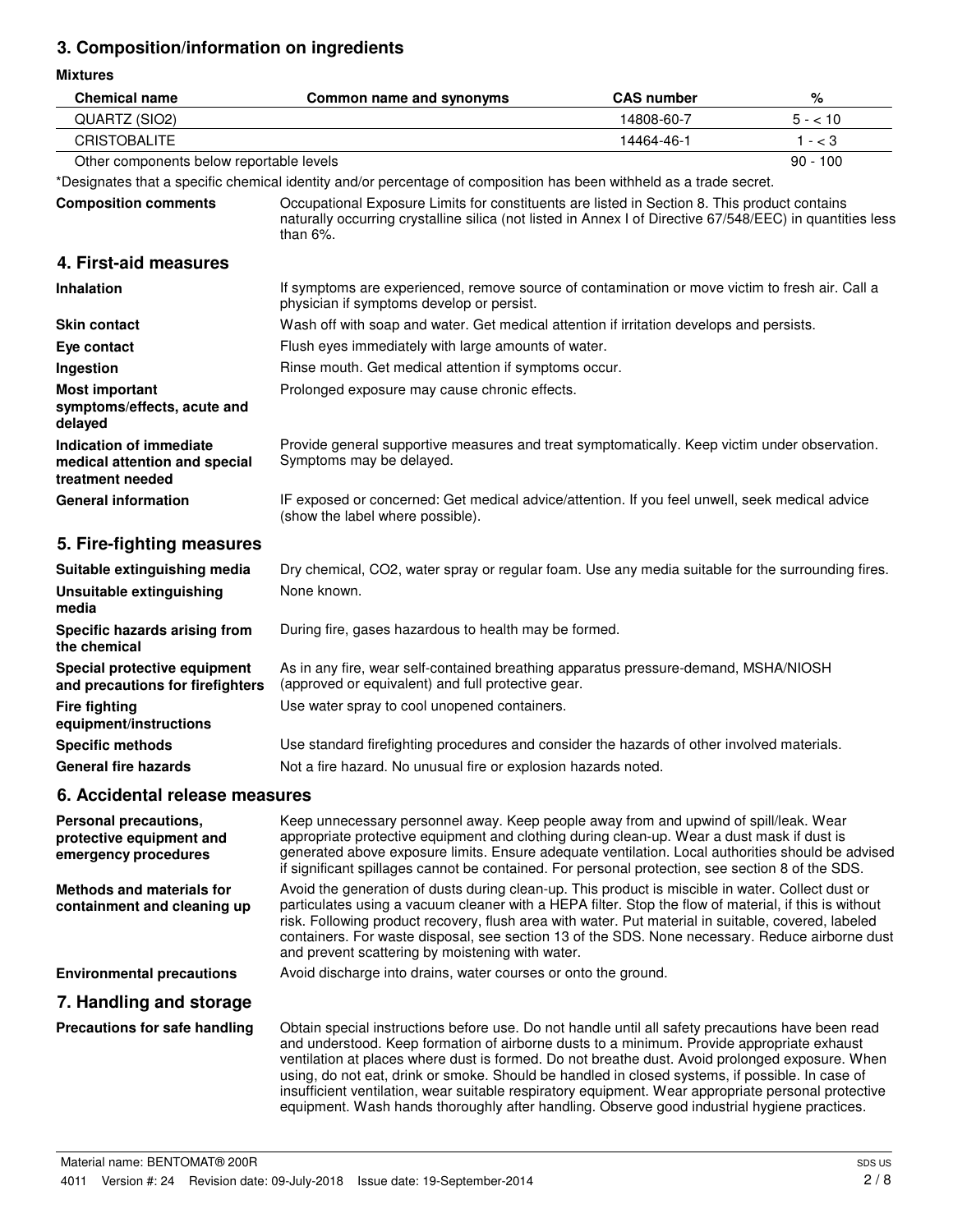Store locked up. No special restrictions on storage with other products. Store in original tightly closed container. No special storage conditions required. Guard against dust accumulation of this material. Keep out of the reach of children. Store away from incompatible materials (see Section 10 of the SDS).

# **8. Exposure controls/personal protection**

#### **Occupational exposure limits**

The following constituents are the only constituents of the product which have a PEL, TLV or other recommended exposure limit. At this time, the other constituents have no known exposure limits.

| <b>Components</b>                           | US. OSHA Table Z-1 Limits for Air Contaminants (29 CFR 1910.1000)<br><b>Type</b>                                                       | Value                                                                                                                                                                                                                                                                                                                                                                                                                                                                                                                                                                                                                                                                                                                                                        | <b>Form</b>          |
|---------------------------------------------|----------------------------------------------------------------------------------------------------------------------------------------|--------------------------------------------------------------------------------------------------------------------------------------------------------------------------------------------------------------------------------------------------------------------------------------------------------------------------------------------------------------------------------------------------------------------------------------------------------------------------------------------------------------------------------------------------------------------------------------------------------------------------------------------------------------------------------------------------------------------------------------------------------------|----------------------|
| <b>CRISTOBALITE (CAS</b><br>14464-46-1)     | PEL                                                                                                                                    | $0.05$ mg/m $3$                                                                                                                                                                                                                                                                                                                                                                                                                                                                                                                                                                                                                                                                                                                                              | Respirable dust.     |
| QUARTZ (SIO2) (CAS<br>14808-60-7)           | <b>PEL</b>                                                                                                                             | $0.05$ mg/m $3$                                                                                                                                                                                                                                                                                                                                                                                                                                                                                                                                                                                                                                                                                                                                              | Respirable dust.     |
| US. OSHA Table Z-3 (29 CFR 1910.1000)       |                                                                                                                                        |                                                                                                                                                                                                                                                                                                                                                                                                                                                                                                                                                                                                                                                                                                                                                              |                      |
| <b>Components</b>                           | <b>Type</b>                                                                                                                            | Value                                                                                                                                                                                                                                                                                                                                                                                                                                                                                                                                                                                                                                                                                                                                                        | <b>Form</b>          |
| CRISTOBALITE (CAS<br>14464-46-1)            | <b>TWA</b>                                                                                                                             | $0.05$ mg/m $3$                                                                                                                                                                                                                                                                                                                                                                                                                                                                                                                                                                                                                                                                                                                                              | Respirable.          |
|                                             |                                                                                                                                        | 1.2 mppcf                                                                                                                                                                                                                                                                                                                                                                                                                                                                                                                                                                                                                                                                                                                                                    | Respirable.          |
| QUARTZ (SIO2) (CAS<br>14808-60-7)           | <b>TWA</b>                                                                                                                             | $0.1$ mg/m $3$                                                                                                                                                                                                                                                                                                                                                                                                                                                                                                                                                                                                                                                                                                                                               | Respirable.          |
|                                             |                                                                                                                                        | 2.4 mppcf                                                                                                                                                                                                                                                                                                                                                                                                                                                                                                                                                                                                                                                                                                                                                    | Respirable.          |
| <b>Constituents</b>                         | <b>Type</b>                                                                                                                            | Value                                                                                                                                                                                                                                                                                                                                                                                                                                                                                                                                                                                                                                                                                                                                                        | <b>Form</b>          |
| <b>TRADE SECRET</b>                         | <b>TWA</b>                                                                                                                             | $5$ mg/m $3$                                                                                                                                                                                                                                                                                                                                                                                                                                                                                                                                                                                                                                                                                                                                                 | Respirable fraction. |
|                                             |                                                                                                                                        | $15 \text{ mg/m}$ 3                                                                                                                                                                                                                                                                                                                                                                                                                                                                                                                                                                                                                                                                                                                                          | Total dust.          |
|                                             |                                                                                                                                        | 50 mppcf                                                                                                                                                                                                                                                                                                                                                                                                                                                                                                                                                                                                                                                                                                                                                     | Total dust.          |
|                                             |                                                                                                                                        | 15 mppcf                                                                                                                                                                                                                                                                                                                                                                                                                                                                                                                                                                                                                                                                                                                                                     | Respirable fraction. |
| <b>US. ACGIH Threshold Limit Values</b>     |                                                                                                                                        |                                                                                                                                                                                                                                                                                                                                                                                                                                                                                                                                                                                                                                                                                                                                                              |                      |
| <b>Components</b>                           | <b>Type</b>                                                                                                                            | Value                                                                                                                                                                                                                                                                                                                                                                                                                                                                                                                                                                                                                                                                                                                                                        | Form                 |
| <b>CRISTOBALITE (CAS</b><br>14464-46-1)     | <b>TWA</b>                                                                                                                             | $0.025$ mg/m3                                                                                                                                                                                                                                                                                                                                                                                                                                                                                                                                                                                                                                                                                                                                                | Respirable fraction. |
| QUARTZ (SIO2) (CAS<br>14808-60-7)           | <b>TWA</b>                                                                                                                             | $0.025$ mg/m $3$                                                                                                                                                                                                                                                                                                                                                                                                                                                                                                                                                                                                                                                                                                                                             | Respirable fraction. |
| US. NIOSH: Pocket Guide to Chemical Hazards |                                                                                                                                        |                                                                                                                                                                                                                                                                                                                                                                                                                                                                                                                                                                                                                                                                                                                                                              |                      |
| <b>Components</b>                           | <b>Type</b>                                                                                                                            | Value                                                                                                                                                                                                                                                                                                                                                                                                                                                                                                                                                                                                                                                                                                                                                        | Form                 |
| <b>CRISTOBALITE (CAS</b><br>14464-46-1)     | <b>TWA</b>                                                                                                                             | $0.05$ mg/m $3$                                                                                                                                                                                                                                                                                                                                                                                                                                                                                                                                                                                                                                                                                                                                              | Respirable dust.     |
| QUARTZ (SIO2) (CAS<br>14808-60-7)           | <b>TWA</b>                                                                                                                             | $0.05$ mg/m $3$                                                                                                                                                                                                                                                                                                                                                                                                                                                                                                                                                                                                                                                                                                                                              | Respirable dust.     |
| <b>Biological limit values</b>              | No biological exposure limits noted for the ingredient(s).                                                                             |                                                                                                                                                                                                                                                                                                                                                                                                                                                                                                                                                                                                                                                                                                                                                              |                      |
| <b>Exposure guidelines</b>                  | Occupational exposure to nuisance dust (total and respirable) and respirable crystalline silica<br>should be monitored and controlled. |                                                                                                                                                                                                                                                                                                                                                                                                                                                                                                                                                                                                                                                                                                                                                              |                      |
| Appropriate engineering<br>controls         |                                                                                                                                        | If engineering measures are not sufficient to maintain concentrations of dust particulates below the<br>OEL, suitable respiratory protection must be worn. Good general ventilation (typically 10 air<br>changes per hour) should be used. Ventilation rates should be matched to conditions. If<br>applicable, use process enclosures, local exhaust ventilation, or other engineering controls to<br>maintain airborne levels below recommended exposure limits. If exposure limits have not been<br>established, maintain airborne levels to an acceptable level. If material is ground, cut, or used in<br>any operation which may generate dusts, use appropriate local exhaust ventilation to keep<br>exposures below the recommended exposure limits. |                      |
|                                             | Individual protection measures, such as personal protective equipment                                                                  |                                                                                                                                                                                                                                                                                                                                                                                                                                                                                                                                                                                                                                                                                                                                                              |                      |
| Eye/face protection                         | Wear dust goggles.                                                                                                                     |                                                                                                                                                                                                                                                                                                                                                                                                                                                                                                                                                                                                                                                                                                                                                              |                      |
| <b>Skin protection</b>                      |                                                                                                                                        |                                                                                                                                                                                                                                                                                                                                                                                                                                                                                                                                                                                                                                                                                                                                                              |                      |
| <b>Hand protection</b>                      | Wear appropriate chemical resistant gloves.                                                                                            |                                                                                                                                                                                                                                                                                                                                                                                                                                                                                                                                                                                                                                                                                                                                                              |                      |

**Other** Use of an impervious apron is recommended. No special protective equipment required.

Material name: BENTOMAT® 200R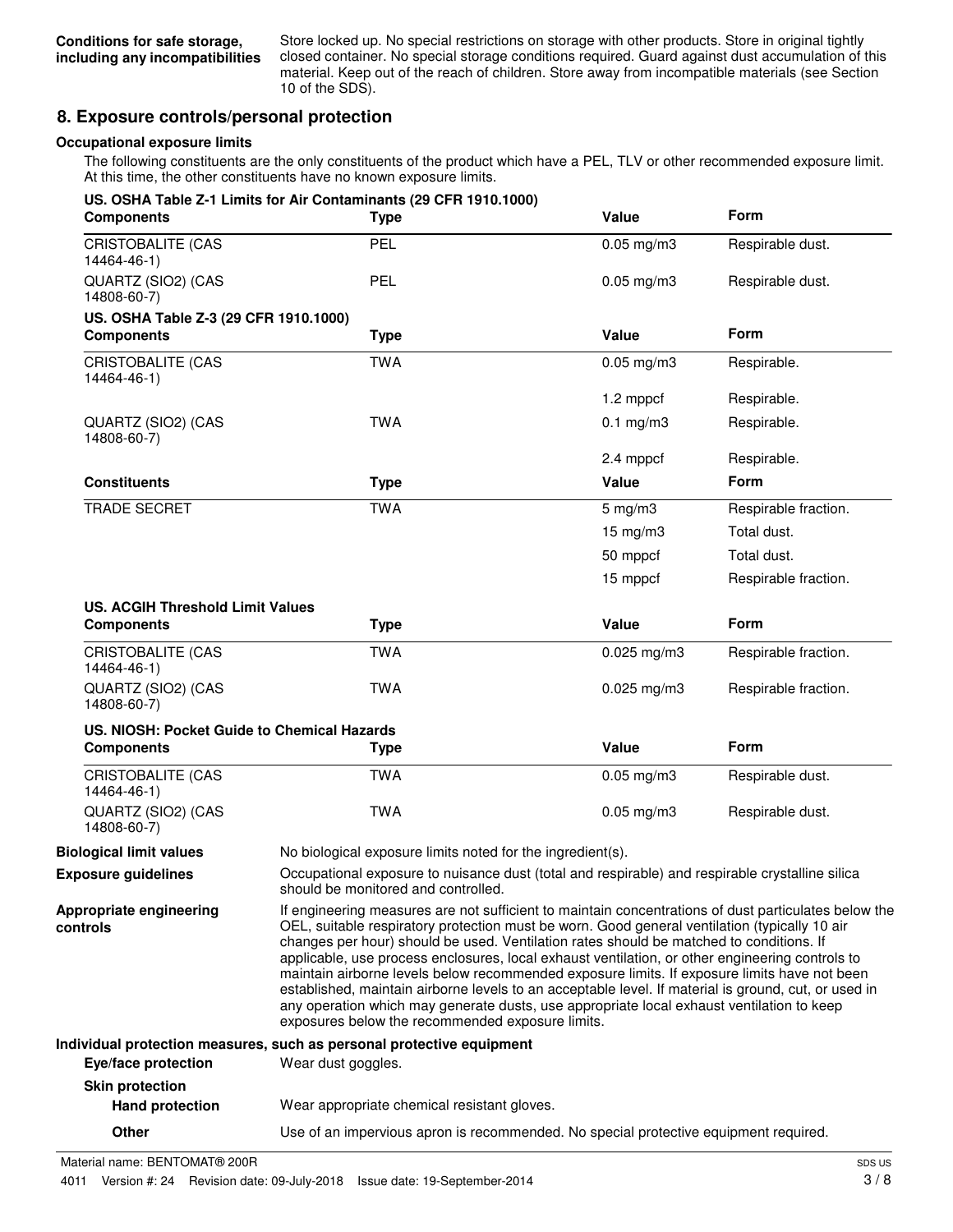| <b>Respiratory protection</b>     | Use a particulate filter respirator for particulate concentrations exceeding the Occupational<br>Exposure Limit.                                                                                                                                                                                                                                                                 |
|-----------------------------------|----------------------------------------------------------------------------------------------------------------------------------------------------------------------------------------------------------------------------------------------------------------------------------------------------------------------------------------------------------------------------------|
| <b>Thermal hazards</b>            | Wear appropriate thermal protective clothing, when necessary.                                                                                                                                                                                                                                                                                                                    |
| General hygiene<br>considerations | Observe any medical surveillance requirements. Always observe good personal hygiene<br>measures, such as washing after handling the material and before eating, drinking, and/or<br>smoking. Routinely wash work clothing and protective equipment to remove contaminants. Eye<br>wash fountain is recommended. Use good industrial hygiene practices in handling this material. |

# **9. Physical and chemical properties**

|                  | Appearance                                        | The product consists of bentonite granules between geotextile layers                          |  |  |
|------------------|---------------------------------------------------|-----------------------------------------------------------------------------------------------|--|--|
|                  | <b>Physical state</b>                             | Solid.                                                                                        |  |  |
|                  | <b>Form</b>                                       | Solid. Mat or Fabric                                                                          |  |  |
|                  | <b>Color</b>                                      | Various.                                                                                      |  |  |
| Odor             |                                                   | None.                                                                                         |  |  |
|                  | <b>Odor threshold</b>                             | Not available.                                                                                |  |  |
| рH               |                                                   | Not available.                                                                                |  |  |
|                  | Melting point/freezing point                      | Not available.                                                                                |  |  |
| range            | Initial boiling point and boiling                 | Not available.                                                                                |  |  |
|                  | <b>Flash point</b>                                | Not flammable                                                                                 |  |  |
|                  | <b>Evaporation rate</b>                           | Not available.                                                                                |  |  |
|                  | Flammability (solid, gas)                         | Not available.                                                                                |  |  |
|                  | Upper/lower flammability or explosive limits      |                                                                                               |  |  |
|                  | <b>Flammability limit - lower</b><br>(%)          | Not explosive                                                                                 |  |  |
|                  | <b>Flammability limit - upper</b><br>(%)          | Not explosive                                                                                 |  |  |
|                  | Explosive limit - lower (%)                       | Not available.                                                                                |  |  |
|                  | Explosive limit - upper (%)                       | Not available.                                                                                |  |  |
|                  | Vapor pressure                                    | 0.00001 hPa estimated                                                                         |  |  |
|                  | <b>Vapor density</b>                              | Not available.                                                                                |  |  |
|                  | <b>Relative density</b>                           | Not available.                                                                                |  |  |
|                  | Solubility(ies)                                   |                                                                                               |  |  |
|                  | <b>Solubility (water)</b>                         | Negligible                                                                                    |  |  |
|                  | <b>Partition coefficient</b><br>(n-octanol/water) | Not available.                                                                                |  |  |
|                  | <b>Auto-ignition temperature</b>                  | Not available.                                                                                |  |  |
|                  | <b>Decomposition temperature</b>                  | Not available.                                                                                |  |  |
| <b>Viscosity</b> |                                                   | Not available.                                                                                |  |  |
|                  | <b>Other information</b>                          |                                                                                               |  |  |
|                  | <b>Explosive properties</b>                       | Not explosive.                                                                                |  |  |
|                  | <b>Oxidizing properties</b>                       | Not oxidizing.                                                                                |  |  |
|                  | <b>Percent volatile</b>                           | 0 % estimated                                                                                 |  |  |
|                  | <b>VOC</b>                                        | <b>CARB</b>                                                                                   |  |  |
|                  | 10. Stability and reactivity                      |                                                                                               |  |  |
| Reactivity       |                                                   | The product is stable and non-reactive under normal conditions of use, storage and transport. |  |  |
|                  | <b>Chemical stability</b>                         | Stable at normal conditions.                                                                  |  |  |
| reactions        | <b>Possibility of hazardous</b>                   | Will not occur.                                                                               |  |  |
|                  | <b>Conditions to avoid</b>                        | Contact with incompatible materials.                                                          |  |  |
|                  | Incompatible materials                            | Powerful oxidizers. Chlorine. None known.                                                     |  |  |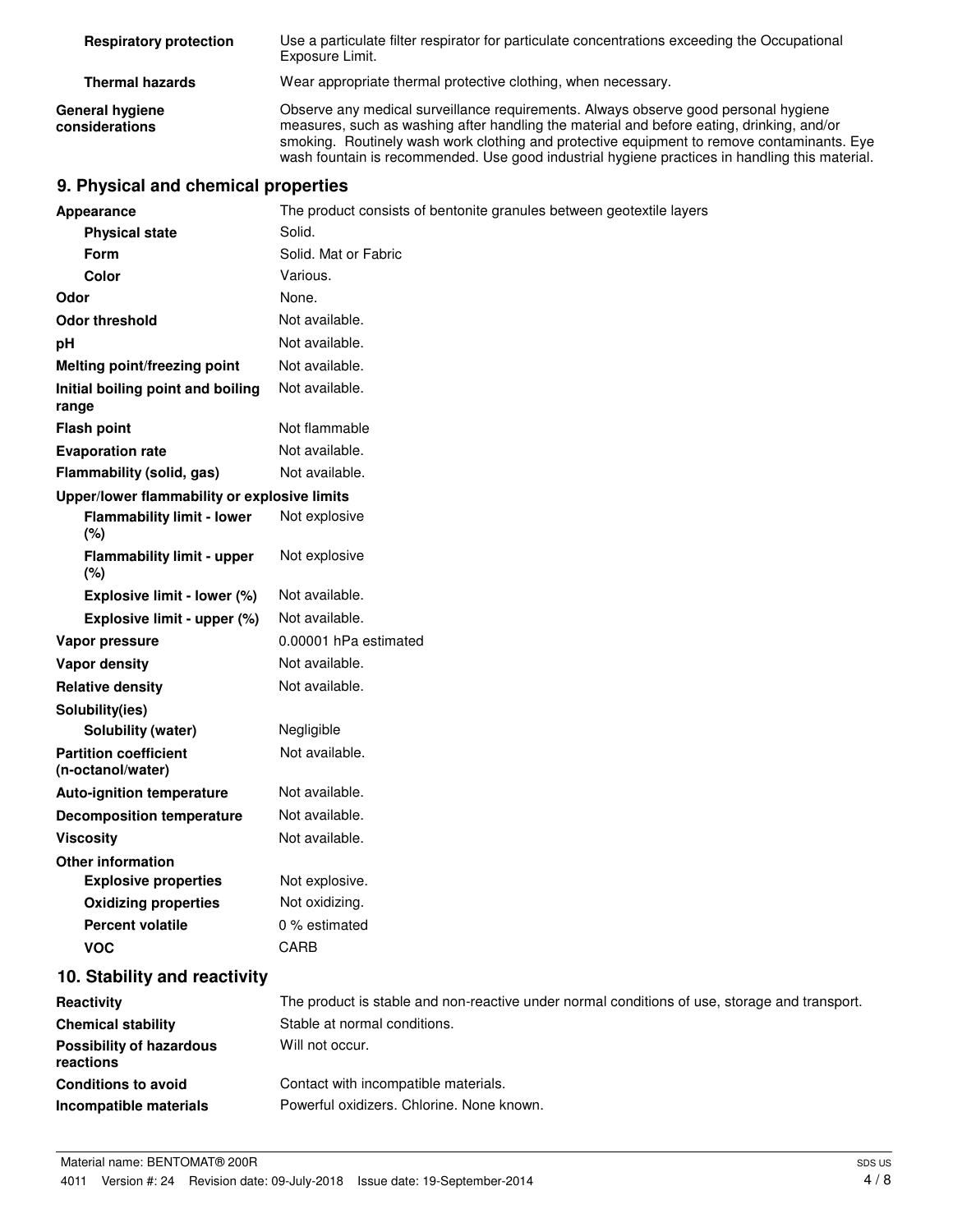# **11. Toxicological information**

# **Information on likely routes of exposure**

| <b>Inhalation</b>                                                                  | Prolonged inhalation may be harmful.                     |
|------------------------------------------------------------------------------------|----------------------------------------------------------|
| <b>Skin contact</b>                                                                | No adverse effects due to skin contact are expected.     |
| Eye contact                                                                        | Direct contact with eyes may cause temporary irritation. |
| Ingestion                                                                          | Expected to be a low ingestion hazard.                   |
| Symptoms related to the<br>physical, chemical and<br>toxicological characteristics | Direct contact with eyes may cause temporary irritation. |

# **Information on toxicological effects**

| <b>Acute toxicity</b>                                                                                                             | Not known.                    |                                                                                                                                                                                                                                                                                                                                                                                                                                                                                                                                                                                                                                                                                                                                                                                                                                                                                                                                                                                                                                                                                                                                                                                                                                                                                                                                                                                                                                                                                                                                                                                                    |
|-----------------------------------------------------------------------------------------------------------------------------------|-------------------------------|----------------------------------------------------------------------------------------------------------------------------------------------------------------------------------------------------------------------------------------------------------------------------------------------------------------------------------------------------------------------------------------------------------------------------------------------------------------------------------------------------------------------------------------------------------------------------------------------------------------------------------------------------------------------------------------------------------------------------------------------------------------------------------------------------------------------------------------------------------------------------------------------------------------------------------------------------------------------------------------------------------------------------------------------------------------------------------------------------------------------------------------------------------------------------------------------------------------------------------------------------------------------------------------------------------------------------------------------------------------------------------------------------------------------------------------------------------------------------------------------------------------------------------------------------------------------------------------------------|
| <b>Components</b>                                                                                                                 | <b>Species</b>                | <b>Test Results</b>                                                                                                                                                                                                                                                                                                                                                                                                                                                                                                                                                                                                                                                                                                                                                                                                                                                                                                                                                                                                                                                                                                                                                                                                                                                                                                                                                                                                                                                                                                                                                                                |
| CRISTOBALITE (CAS 14464-46-1)                                                                                                     |                               |                                                                                                                                                                                                                                                                                                                                                                                                                                                                                                                                                                                                                                                                                                                                                                                                                                                                                                                                                                                                                                                                                                                                                                                                                                                                                                                                                                                                                                                                                                                                                                                                    |
| <b>Acute</b>                                                                                                                      |                               |                                                                                                                                                                                                                                                                                                                                                                                                                                                                                                                                                                                                                                                                                                                                                                                                                                                                                                                                                                                                                                                                                                                                                                                                                                                                                                                                                                                                                                                                                                                                                                                                    |
| Oral                                                                                                                              |                               |                                                                                                                                                                                                                                                                                                                                                                                                                                                                                                                                                                                                                                                                                                                                                                                                                                                                                                                                                                                                                                                                                                                                                                                                                                                                                                                                                                                                                                                                                                                                                                                                    |
| LD50                                                                                                                              | Rat                           | > 22500 mg/kg                                                                                                                                                                                                                                                                                                                                                                                                                                                                                                                                                                                                                                                                                                                                                                                                                                                                                                                                                                                                                                                                                                                                                                                                                                                                                                                                                                                                                                                                                                                                                                                      |
| <b>Skin corrosion/irritation</b>                                                                                                  |                               | Prolonged skin contact may cause temporary irritation.                                                                                                                                                                                                                                                                                                                                                                                                                                                                                                                                                                                                                                                                                                                                                                                                                                                                                                                                                                                                                                                                                                                                                                                                                                                                                                                                                                                                                                                                                                                                             |
| Serious eye damage/eye<br>irritation                                                                                              |                               | Mild irritant to eyes (according to the modified Kay & Calandra criteria)                                                                                                                                                                                                                                                                                                                                                                                                                                                                                                                                                                                                                                                                                                                                                                                                                                                                                                                                                                                                                                                                                                                                                                                                                                                                                                                                                                                                                                                                                                                          |
| Respiratory or skin sensitization                                                                                                 |                               |                                                                                                                                                                                                                                                                                                                                                                                                                                                                                                                                                                                                                                                                                                                                                                                                                                                                                                                                                                                                                                                                                                                                                                                                                                                                                                                                                                                                                                                                                                                                                                                                    |
| <b>Respiratory sensitization</b>                                                                                                  | Not a respiratory sensitizer. |                                                                                                                                                                                                                                                                                                                                                                                                                                                                                                                                                                                                                                                                                                                                                                                                                                                                                                                                                                                                                                                                                                                                                                                                                                                                                                                                                                                                                                                                                                                                                                                                    |
| <b>Skin sensitization</b>                                                                                                         | being a skin irritant.        | According to the classification criteria of the European Union, the product is not considered as                                                                                                                                                                                                                                                                                                                                                                                                                                                                                                                                                                                                                                                                                                                                                                                                                                                                                                                                                                                                                                                                                                                                                                                                                                                                                                                                                                                                                                                                                                   |
| Germ cell mutagenicity                                                                                                            | mutagenic or genotoxic.       | No data available to indicate product or any components present at greater than 0.1% are                                                                                                                                                                                                                                                                                                                                                                                                                                                                                                                                                                                                                                                                                                                                                                                                                                                                                                                                                                                                                                                                                                                                                                                                                                                                                                                                                                                                                                                                                                           |
| Carcinogenicity                                                                                                                   |                               | In 1997, IARC (the International Agency for Research on Cancer) concluded that crystalline silica<br>inhaled from occupational sources can cause lung cancer in humans. However in making the<br>overall evaluation, IARC noted that "carcinogenicity was not detected in all industrial<br>circumstances studied. Carcinogenicity may be dependent on inherent characteristics of the<br>crystalline silica or on external factors affecting its biological activity or distribution of its<br>polymorphs." (IARC Monographs on the evaluation of the carcinogenic risks of chemicals to<br>humans, Silica, silicates dust and organic fibres, 1997, Vol. 68, IARC, Lyon, France.) In June<br>2003, SCOEL (the EU Scientific Committee on Occupational Exposure Limits) concluded that the<br>main effect in humans of the inhalation of respirable crystalline silica dust is silicosis. "There is<br>sufficient information to conclude that the relative risk of lung cancer is increased in persons with<br>silicosis (and, apparently, not in employees without silicosis exposed to silica dust in quarries and<br>in the ceramic industry). Therefore, preventing the onset of silicosis will also reduce the cancer<br>risk" (SCOEL SUM Doc 94-final, June 2003) According to the current state of the art, worker<br>protection against silicosis can be consistently assured by respecting the existing regulatory<br>occupational exposure limits. May cause cancer. Occupational exposure to respirable dust and<br>respirable crystalline silica should be monitored and controlled. |
| IARC Monographs. Overall Evaluation of Carcinogenicity                                                                            |                               |                                                                                                                                                                                                                                                                                                                                                                                                                                                                                                                                                                                                                                                                                                                                                                                                                                                                                                                                                                                                                                                                                                                                                                                                                                                                                                                                                                                                                                                                                                                                                                                                    |
| CRISTOBALITE (CAS 14464-46-1)<br>QUARTZ (SIO2) (CAS 14808-60-7)<br>OSHA Specifically Regulated Substances (29 CFR 1910.1001-1052) |                               | 1 Carcinogenic to humans.<br>1 Carcinogenic to humans.                                                                                                                                                                                                                                                                                                                                                                                                                                                                                                                                                                                                                                                                                                                                                                                                                                                                                                                                                                                                                                                                                                                                                                                                                                                                                                                                                                                                                                                                                                                                             |
| CRISTOBALITE (CAS 14464-46-1)                                                                                                     |                               | Cancer                                                                                                                                                                                                                                                                                                                                                                                                                                                                                                                                                                                                                                                                                                                                                                                                                                                                                                                                                                                                                                                                                                                                                                                                                                                                                                                                                                                                                                                                                                                                                                                             |
| QUARTZ (SIO2) (CAS 14808-60-7)                                                                                                    |                               | Cancer                                                                                                                                                                                                                                                                                                                                                                                                                                                                                                                                                                                                                                                                                                                                                                                                                                                                                                                                                                                                                                                                                                                                                                                                                                                                                                                                                                                                                                                                                                                                                                                             |
| US. National Toxicology Program (NTP) Report on Carcinogens                                                                       |                               |                                                                                                                                                                                                                                                                                                                                                                                                                                                                                                                                                                                                                                                                                                                                                                                                                                                                                                                                                                                                                                                                                                                                                                                                                                                                                                                                                                                                                                                                                                                                                                                                    |
| CRISTOBALITE (CAS 14464-46-1)                                                                                                     |                               | Known To Be Human Carcinogen.<br>Reasonably Anticipated to be a Human Carcinogen.                                                                                                                                                                                                                                                                                                                                                                                                                                                                                                                                                                                                                                                                                                                                                                                                                                                                                                                                                                                                                                                                                                                                                                                                                                                                                                                                                                                                                                                                                                                  |
| QUARTZ (SIO2) (CAS 14808-60-7)                                                                                                    |                               | Known To Be Human Carcinogen.                                                                                                                                                                                                                                                                                                                                                                                                                                                                                                                                                                                                                                                                                                                                                                                                                                                                                                                                                                                                                                                                                                                                                                                                                                                                                                                                                                                                                                                                                                                                                                      |
| <b>Reproductive toxicity</b>                                                                                                      |                               | This product is not expected to cause reproductive or developmental effects.                                                                                                                                                                                                                                                                                                                                                                                                                                                                                                                                                                                                                                                                                                                                                                                                                                                                                                                                                                                                                                                                                                                                                                                                                                                                                                                                                                                                                                                                                                                       |
| Specific target organ toxicity -<br>single exposure                                                                               | Not classified.               |                                                                                                                                                                                                                                                                                                                                                                                                                                                                                                                                                                                                                                                                                                                                                                                                                                                                                                                                                                                                                                                                                                                                                                                                                                                                                                                                                                                                                                                                                                                                                                                                    |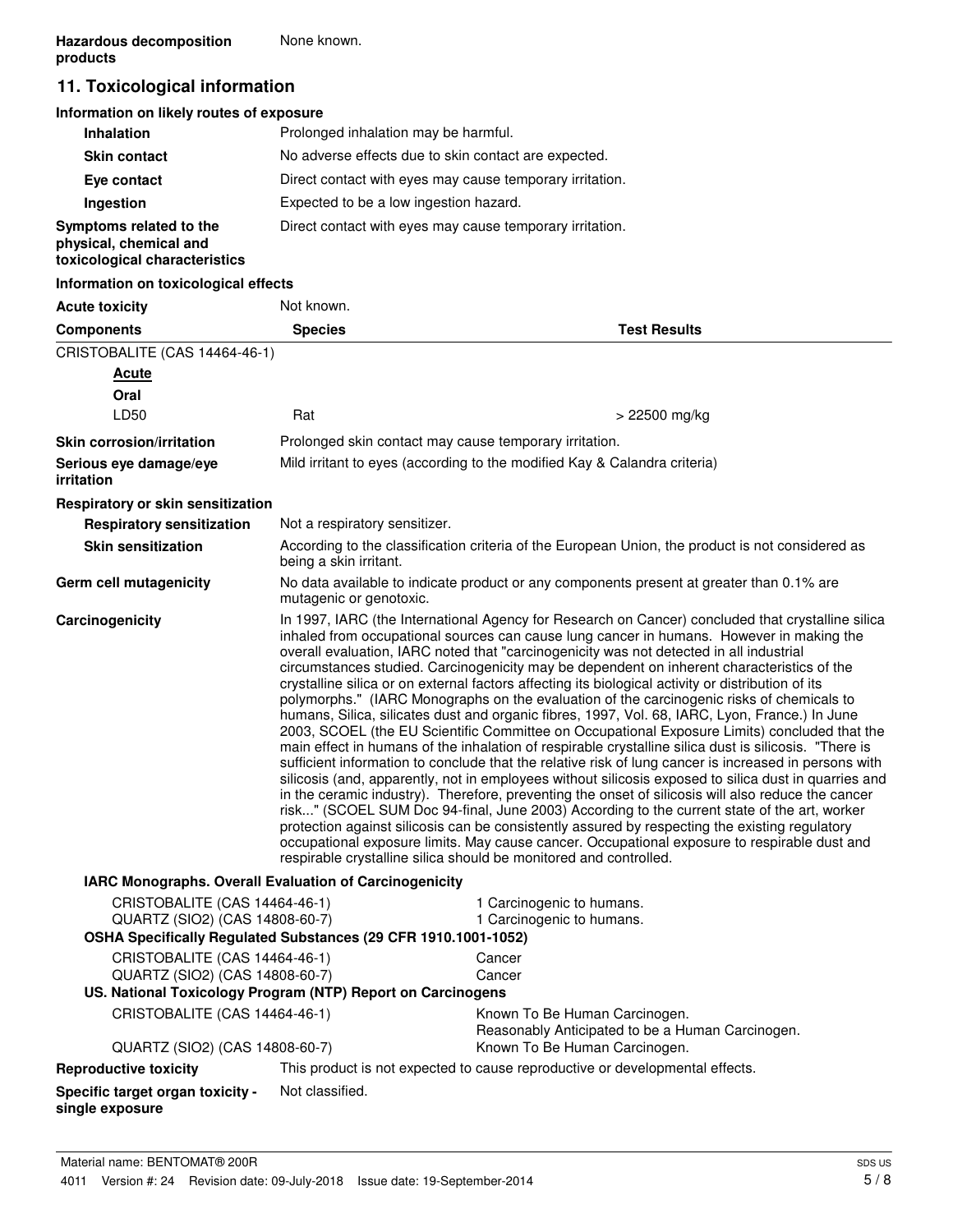**Specific target organ toxicity repeated exposure**

Causes damage to organs through prolonged or repeated exposure.

**Aspiration hazard** Not an aspiration hazard.

**Chronic effects** In 1997, IARC (the International Agency for Research on Cancer) concluded that crystalline silica inhaled from occupational sources can cause lung cancer in humans. However in making the overall evaluation, IARC noted that "carcinogenicity was not detected in all industrial circumstances studied. Carcinogenicity may be dependent on inherent characteristics of the crystalline silica or on external factors affecting its biological activity or distribution of its polymorphs." (IARC Monographs on the evaluation of the carcinogenic risks of chemicals to humans, Silica, silicates dust and organic fibres, 1997, Vol. 68, IARC, Lyon, France.)

> In June 2003, SCOEL (the EU Scientific Committee on Occupational Exposure Limits) concluded that the main effect in humans of the inhalation of respirable crystalline silica dust is silicosis. "There is sufficient information to conclude that the relative risk of lung cancer is increased in persons with silicosis (and, apparently, not in employees without silicosis exposed to silica dust in quarries and in the ceramic industry). Therefore, preventing the onset of silicosis will also reduce the cancer risk..." (SCOEL SUM Doc 94-final, June 2003)

> According to the current state of the art, worker protection against silicosis can be consistently assured by respecting the existing regulatory occupational exposure limits. Causes damage to organs through prolonged or repeated exposure. Prolonged inhalation may be harmful. Prolonged exposure may cause chronic effects. Some of the components of this product are hazardous in the respirable form. However, because of the physical nature of this product, dust generation is not expected.

# **12. Ecological information**

| <b>Ecotoxicity</b>               | The product is not expected to be hazardous to the environment. This product is not expected to<br>produce significant ecotoxicity upon exposure to aquatic organisms and aquatic systems. |
|----------------------------------|--------------------------------------------------------------------------------------------------------------------------------------------------------------------------------------------|
| Persistence and degradability    | No data is available on the degradability of this product.                                                                                                                                 |
| <b>Bioaccumulative potential</b> | No data available.                                                                                                                                                                         |
| Mobility in soil                 | No data available.                                                                                                                                                                         |
| Other adverse effects            | No other adverse environmental effects (e.g. ozone depletion, photochemical ozone creation<br>potential, endocrine disruption, global warming potential) are expected from this component. |

# **13. Disposal considerations**

| <b>Disposal instructions</b>             | Collect and reclaim or dispose in sealed containers at licensed waste disposal site. Dispose of<br>contents/container in accordance with local/regional/national/international regulations. Material<br>should be recycled if possible. |
|------------------------------------------|-----------------------------------------------------------------------------------------------------------------------------------------------------------------------------------------------------------------------------------------|
| Local disposal regulations               | Dispose in accordance with all applicable regulations.                                                                                                                                                                                  |
| Hazardous waste code                     | The waste code should be assigned in discussion between the user, the producer and the waste<br>disposal company.                                                                                                                       |
| Waste from residues / unused<br>products | Dispose of in accordance with local regulations. Empty containers or liners may retain some<br>product residues. This material and its container must be disposed of in a safe manner (see:<br>Disposal instructions).                  |
| <b>Contaminated packaging</b>            | Since emptied containers may retain product residue, follow label warnings even after container is<br>emptied. Empty containers should be taken to an approved waste handling site for recycling or<br>disposal.                        |

# **14. Transport information**

#### **DOT**

Not regulated as dangerous goods.

#### **IATA**

Not regulated as dangerous goods.

#### **IMDG**

Not regulated as dangerous goods.

**Transport in bulk according to** Not applicable. **Annex II of MARPOL 73/78 and the IBC Code**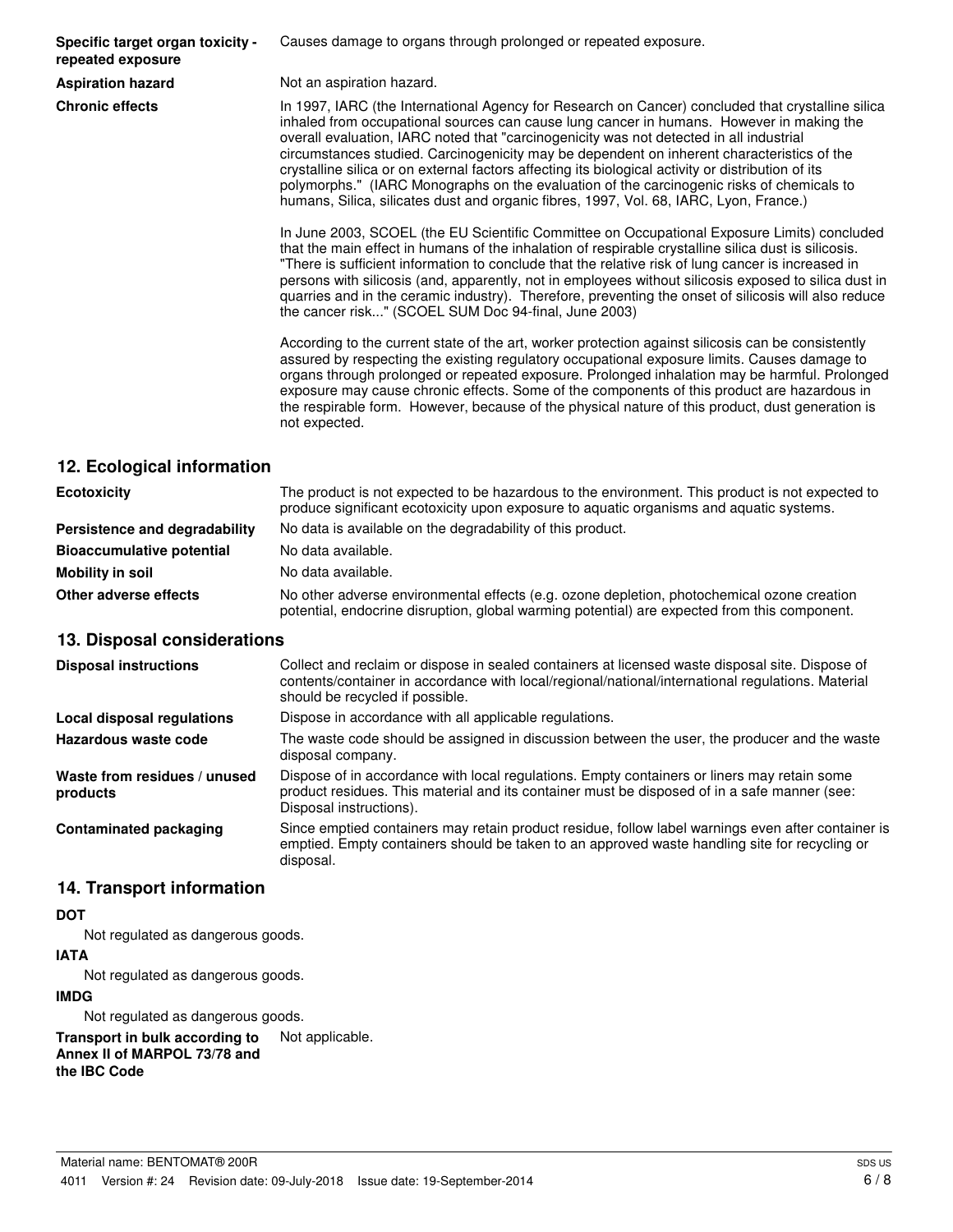**15. Regulatory information** OSHA Process Safety Standard: This material is not known to be hazardous by the OSHA Highly Hazardous Process Safety Standard, 29 CFR 1910.119. This product is a "Hazardous Chemical" as defined by the OSHA Hazard Communication Standard, 29 CFR 1910.1200. **US federal regulations Toxic Substances Control Act (TSCA) TSCA Section 12(b) Export Notification (40 CFR 707, Subpt. D)** Not regulated. **CERCLA Hazardous Substance List (40 CFR 302.4)** Not listed. **SARA 304 Emergency release notification** Not regulated. **OSHA Specifically Regulated Substances (29 CFR 1910.1001-1052)** CRISTOBALITE (CAS 14464-46-1) Cancer QUARTZ (SIO2) (CAS 14808-60-7) Cancer CRISTOBALITE (CAS 14464-46-1) lung effects QUARTZ (SIO2) (CAS 14808-60-7) lung effects CRISTOBALITE (CAS 14464-46-1) immune system effects QUARTZ (SIO2) (CAS 14808-60-7) immune system effects CRISTOBALITE (CAS 14464-46-1) kidney effects QUARTZ (SIO2) (CAS 14808-60-7) kidney effects **SARA 302 Extremely hazardous substance Superfund Amendments and Reauthorization Act of 1986 (SARA)** Not listed. **SARA 311/312 Hazardous** No (Exempt) **chemical**

**SARA 313 (TRI reporting)**

Not regulated.

# **Other federal regulations**

#### **Clean Air Act (CAA) Section 112 Hazardous Air Pollutants (HAPs) List**

Not regulated.

#### **Clean Air Act (CAA) Section 112(r) Accidental Release Prevention (40 CFR 68.130)**

Not regulated.

**Safe Drinking Water Act** Contains component(s) regulated under the Safe Drinking Water Act.

| <b>Food and Drug</b>        |  |
|-----------------------------|--|
| <b>Administration (FDA)</b> |  |

Total food additive Indirect food additive GRAS food additive

**US state regulations** WARNING: This product contains a chemical known to the State of California to cause cancer.

**California Proposition 65**



**(SDWA)**

WARNING: This product can expose you to QUARTZ (SIO2), which is known to the State of California to cause cancer. For more information go to www.P65Warnings.ca.gov.

#### **California Proposition 65 - CRT: Listed date/Carcinogenic substance**

QUARTZ (SIO2) (CAS 14808-60-7) Listed: October 1, 1988 **US. California. Candidate Chemicals List. Safer Consumer Products Regulations (Cal. Code Regs, tit. 22, 69502.3, subd. (a))**

CRISTOBALITE (CAS 14464-46-1) QUARTZ (SIO2) (CAS 14808-60-7)

#### **International Inventories**

| Country(s) or region | Inventory name                                             | On inventory (yes/no)* |
|----------------------|------------------------------------------------------------|------------------------|
| Australia            | Australian Inventory of Chemical Substances (AICS)         | Yes                    |
| Canada               | Domestic Substances List (DSL)                             | Yes                    |
| Canada               | Non-Domestic Substances List (NDSL)                        | No                     |
| China                | Inventory of Existing Chemical Substances in China (IECSC) | Yes                    |